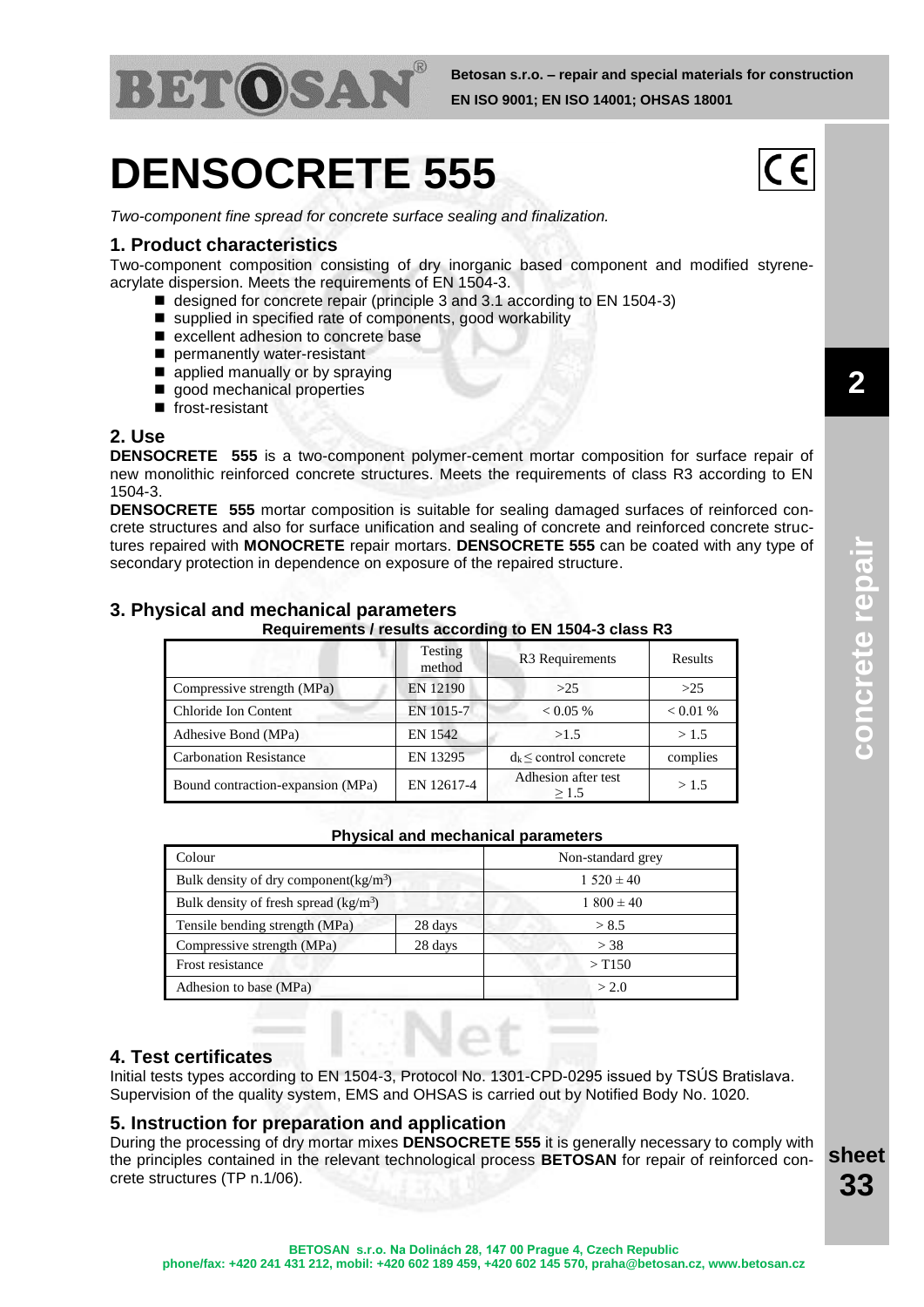

**Na Dolinách 28 147 00 Prague 4 praha@betosan.cz www.betosan.cz**

**phone/fax:+420 241 431 212 phone/fax:+420 241 431 215 mobile:+420 602 189 459 mobile:+420 602 145 570**

Base. Any incoherent, loose, weatherworn or otherwise visibly damaged concrete shall be completely removed from the repaired concrete surface before application. The concrete surface cannot be contaminated by substances negatively effecting adhesion to the base (fats, greases, oils, etc.). Tensile strength of concrete surface layers shall be 1.5 MPa at least. The base must be perfectly moistened before the application of spread. Extremely absorbent substrates can be cured with **DENSOCURE 222** penetration agent.

Preparation of the spread **DENSOCRETE 555** is prepared in a container of sufficient size by mixing both components well (preferably by electrically driven propeller agitator) in ratio: 25 kg of dry component, 4 litres of liquid component and 2 litres of water. A low-speed mixer with forced circulation is necessary for mixing. Consistency can be adjusted by adding up to 10% water, if needed.

|                       | Dry component<br>(kg) | Liquid component<br>(litres) | Water<br>(litres) | Thickness of applied layer (mm) |      |
|-----------------------|-----------------------|------------------------------|-------------------|---------------------------------|------|
| <b>DENSOCRETE 555</b> |                       |                              |                   | min.                            | max. |

Workability. Workability of the prepared spread is 60 minutes under 20 °C and relative humidity 50-70 %. The prepared composition shall be suitably protected against desiccation.

Neither temperature of the base nor temperature of ambient air shall be below + 5 °C and above  $+30 °C$ .

Spread application. It is necessary to thoroughly moisten the base (see above) before application of. **DENSOCRETE 555** spread is applied mechanically or manually. Manual application means finning off, preferably with a notched trowel. Spread is applied one layer, whose thickness should be between 1 and 3 mm. Surfaces coated with the spread coating shall be efficiently protected against direct sunshine and wind.

Surface finalization is performed right after the spread application with steel finisher or a semi-hard bristle brush.

Surface treatment. Repaired surfaces shall be properly treated immediately after completion to avoid especially direct exposure to sun, wind effect and other factors accelerating undesirable evaporation of the batch water. It is necessary to properly moisten the repaired places several times a day at least first 3 days after the repair. Use of a **DENSOCURE W** treatment agent proved well.

Tools shall be cleaned with water right after completion. Hardened spread can be removed only mechanically.

### **6. Specific consumption**

Specific consumption of the spread is:  $1.8 \div 2.0$  kg/m<sup>2</sup> on 1 mm of layer thickness.

### **7. Packing and storage**

The dry component is packed into 25 kg paper bags with PE spraying or PE pails of 5 kg. The liquid component is packed into PE pails with net content 4 litres or 0.8 kg. During transport and storage the **DENSOCRETE 555** dry component shall be effectively protected against moisture. The liquid component shall be protected against freezing. The shelf life of the product in original intact packing is 6 months for the dry component and 6 months for the liquid component.

After the expiration of min. shelf life, which is stated on the packaging, ingredients are not fully effective at reducing chromium VI below 2 ppm.

# **8. Health protection at work**

No extraordinary sanitary measures are necessary while working with the two-component adhesive bridge **DENSOCRETE 555**. It is necessary to avoid particularly contamination of eyes and mucous membranes because the product (dry component) contains alkaline components.

Issued MSDS meets the requirements of EC-Regulation 1907/2006, Article 31.

Because the product meets the criteria for classification as hazardous, it is necessary to provide the recipient or carriers with MSDS.

In countries where regulation REACH (par. 33.1): EU regulation on chemicals and their safe use (REACH: EC 1907/2006) is valid, professional users and distributors must be provided with following information automatically and without request:

*This product is subject to Regulation (EC) No. 1907/2006 (REACH). It does not contain any substances that could be released from product under normal or reasonably foreseeable conditions of use. Therefore, there are no registration requirements for substances in articles within the meaning of. Article 7.1 of the Regulation.*